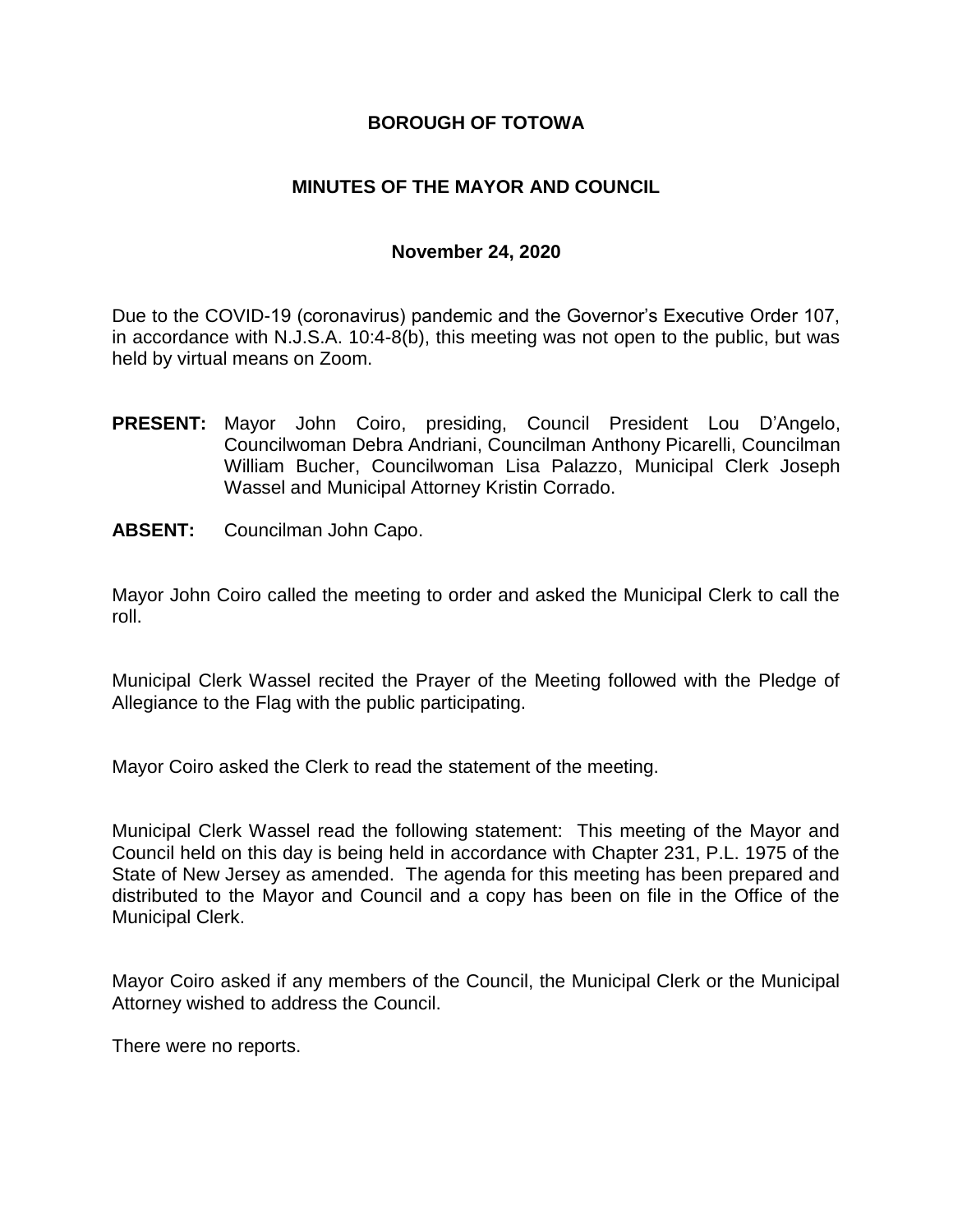## CITIZENS HEARD:

There were no citizens who wished to be heard and Mayor Coiro announced that we have not received any emailed questions pertaining to the public portion of the meeting through 7:30 p.m.

There was a motion by Councilman D'Angelo, seconded by Councilwoman Andriani to approve the Minutes of the Mayor and Council for the meeting of November 10, 2020. On roll call vote, all members of the Council present voted in the affirmative. Councilman Bucher and Councilwoman Palazzo abstained from the voting.

## COMMITTEE ON FINANCE:

There was a motion by Councilman Picarelli, seconded by Councilman D'Angelo to approve Resolution No. 2020-24 for the payment of bills. On roll call vote, all members of the Council present voted in the affirmative.

There was a motion by Councilman Picarelli, seconded by Councilman D'Angelo to adopt the following resolution authorizing the Treasurer to issue refunds to various property owners due to overpayment of  $\tilde{4}^{th}$  Quarter 2020 taxes. On roll call vote, all members of the Council present voted in the affirmative.

#### RESOLUTION

WHEREAS, there has been an overpayment of  $4<sup>th</sup>$  quarter 2020 taxes on the properties listed below; and

WHEREAS, the taxpayer is entitled to a refund; and

WHEREAS, the chart sets forth the refund as follows:

|          | <b>Block Lot</b> Property Owner           | Payable To:                                                             | Overpayment |
|----------|-------------------------------------------|-------------------------------------------------------------------------|-------------|
| 29<br>33 | 111 William PI.<br>Richard & Elaine Urban | Corelogic<br>Attn:Refund Dept.<br>PO Box 9202<br>Coppell, TX 75019-9760 | \$1,887.77  |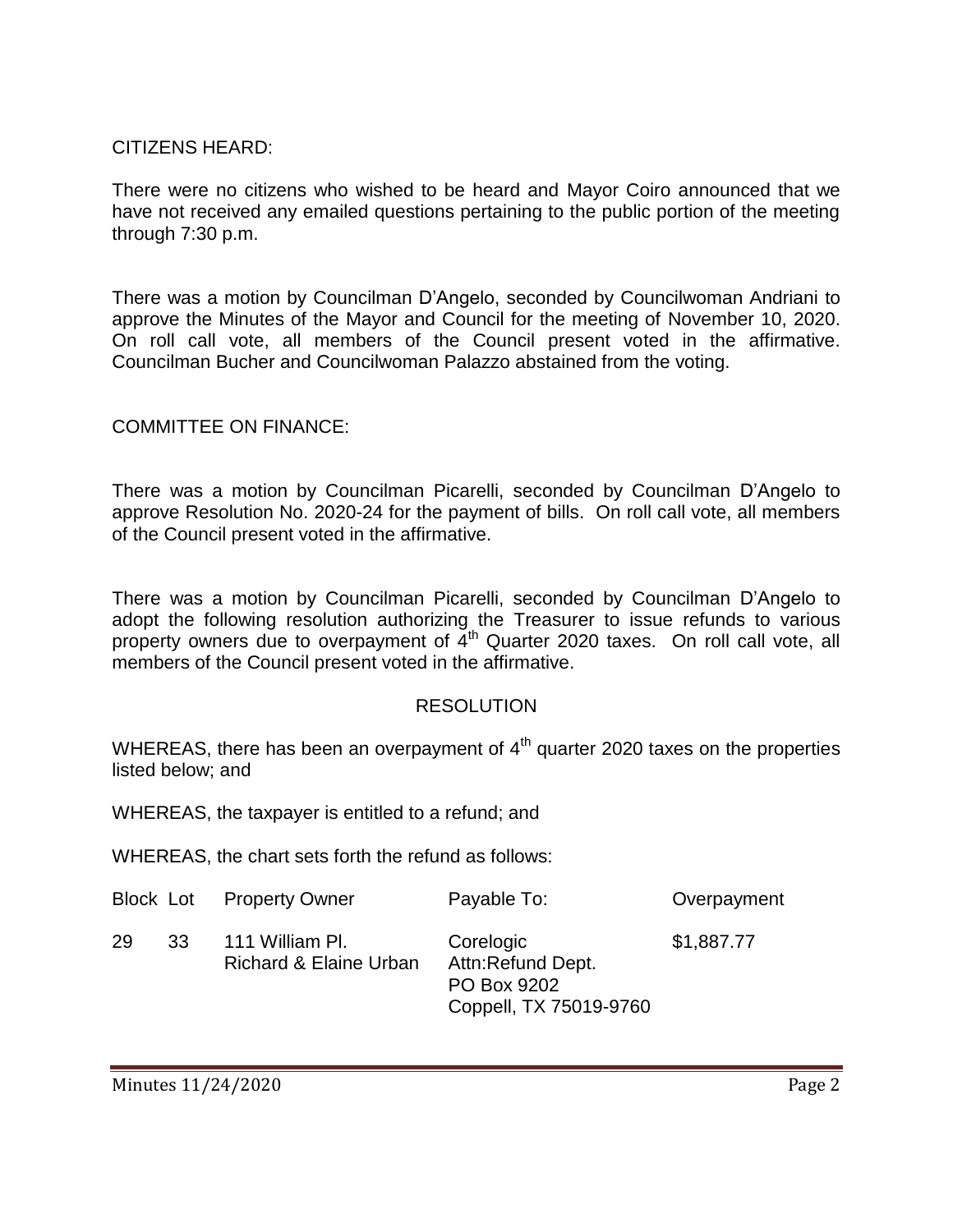| 34       | 8    | 152 Boyle Ave.<br><b>Robert Trusewicz</b>                  | Corelogic<br>Attn:Refund Dept.<br>PO Box 9202<br>Coppell, TX 75019-9760        | \$1,728.12 |
|----------|------|------------------------------------------------------------|--------------------------------------------------------------------------------|------------|
| 74.02 13 |      | 9 Patriots Trail<br><b>Raymond Keeley</b>                  | Corelogic<br>Attn:Refund Dept.<br>PO Box 9202<br>Coppell, TX 75019-9760        | \$3,199.49 |
| 77       | 26   | 82 Sutton Ave.<br>Franco Jr. & Kimberly<br><b>Straface</b> | Franco Jr. & Kimberly<br><b>Straface</b><br>82 Sutton Ave.<br>Totowa, NJ 07512 | \$ 680.58  |
| 101      | 8.01 | 102 Bogert St.<br>Barbara E. Ghattas                       | Corelogic<br>Attn:Refund Dept.<br>PO Box 9202<br>Coppell, TX 75019-9760        | \$2,638.01 |
| 112      | 27   | 62 Washington Pl.<br>Hector A. Olivera                     | Corelogic<br>Attn:Refund Dept.<br>PO Box 9202<br>Coppell, TX 75019-9760        | \$2,068.63 |
| 138      | 1    | 15 Garretson Ave.<br>Julissa L. Alvarado                   | Corelogic<br>Attn:Refund Dept.<br>PO Box 9202<br>Coppell, TX 75019-9760        | \$1,904.15 |
| 145      | 7    | 50 Hillside Dr.<br>Braulio & Mayra<br>Barbosa              | Corelogic<br>Attn:Refund Dept.<br>PO Box 9202<br>Coppell, TX 75019-9760        | \$2,111.15 |
| 167      | 14   | 296 Winifred Dr.<br>Ronald & Diane<br>Dellanno             | Corelogic<br>Attn:Refund Dept.<br>PO Box 9202<br>Coppell, TX 75019-9760        | \$2,792.80 |

NOW, THEREFORE, BE IT RESOLVED, that the overpayment shall be refunded to the taxpayer, as stated above, and the Treasurer is authorized to issue separate checks for the refunds, which shall be paid to the stated property or taxing authority.

Minutes 11/24/2020 Page 3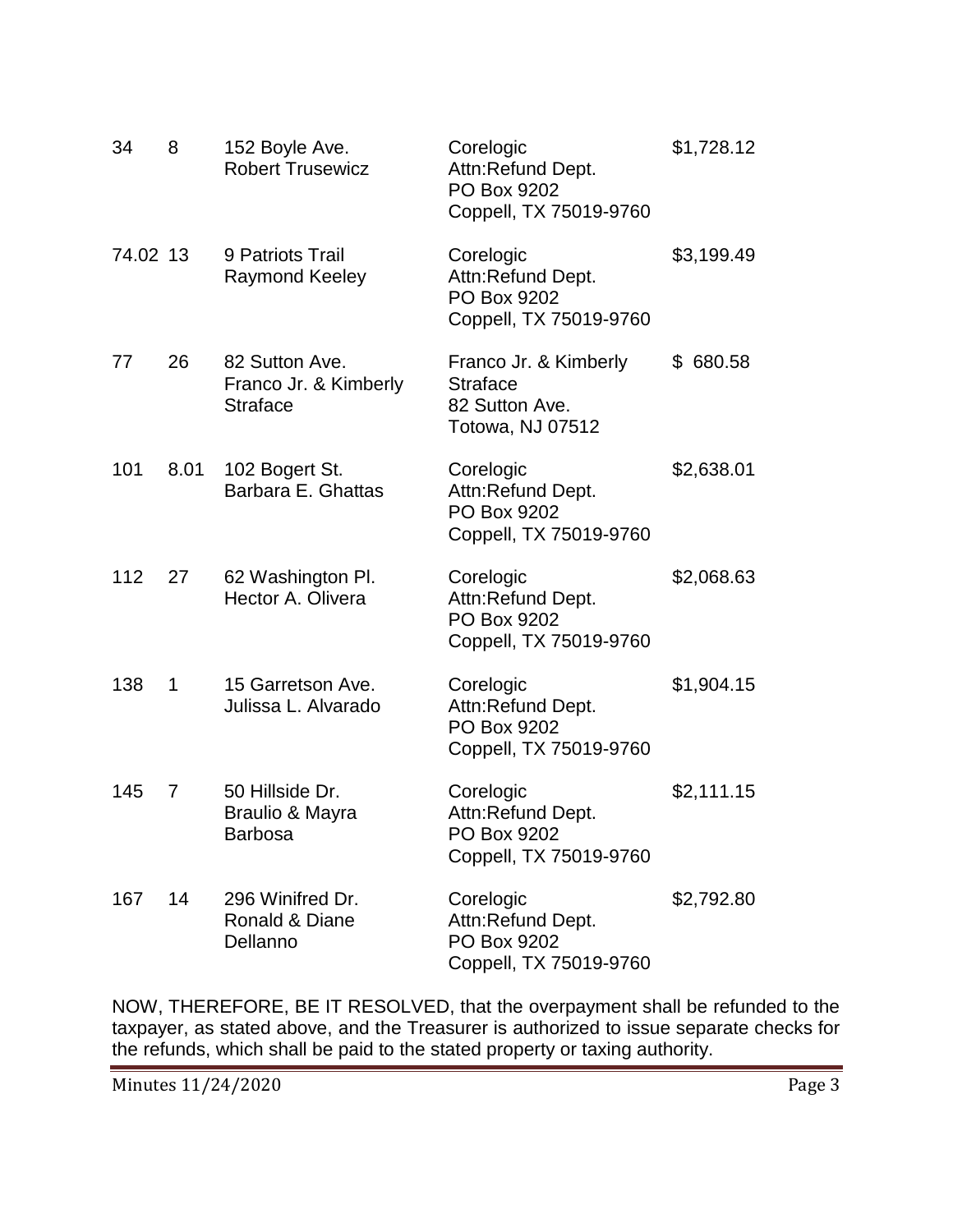There was a motion by Councilman Picarelli, seconded by Councilman D'Angelo to adopt the following resolution authorizing a tax refund for Benito Veltri, 38 Willard Avenue, Block 13, Lot 5 due to a 100% Exemption for a 100% permanent and total disability. On roll call vote, all members of the Council present voted in the affirmative.

#### RESOLUTION

WHEREAS, Benito Veltri, 38 Willard Avenue, Block 13, Lot 5 has applied for a 100% exemption for a 100% permanent and total disability due to a wartime service connected disability; and

WHEREAS, he meets all the requirements for the exemption; and

WHEREAS, the 100% disability became effective on April 18, 2006, and he applied for exemption on November 9, 2020; and

WHEREAS, he paid the property taxes from November 9, 2020 to December 31, 2020 in the amount of \$918.61 and is now entitled to a refund of \$918.61.

NOW, THEREFORE, BE IT RESOLVED, by the Mayor and Council of the Borough of Totowa that the Treasurer is authorized to refund \$918.61 to Benito Veltri and upon paying the refund due to the Taxpayer, this property will be exempted from future tax payments.

There was a motion by Councilman Picarelli, seconded by Councilman D'Angelo to adopt the following resolution authorizing a tax refund for Marianne Novak, 78 Boyle Avenue, Block 22, Lot 1 due to a 100% Exemption for a 100% permanent and total disability. On roll call vote, all members of the Council present voted in the affirmative.

## RESOLUTION

WHEREAS, Marianne Novak, 78 Boyle Avenue, Block 22, Lot 1 has applied for a 100% exemption for a 100% permanent and total disability due to a wartime service connected disability; and

WHEREAS, she meets all the requirements for the exemption and she took title to Block 22, Lot 1 on October 7, 2020 and is exempt from that date; and

WHEREAS, she paid the taxes from October 7, 2020 to December 31, 2020 in the amount of \$1,566.92 and is therefore entitled to a refund of \$1,566.92.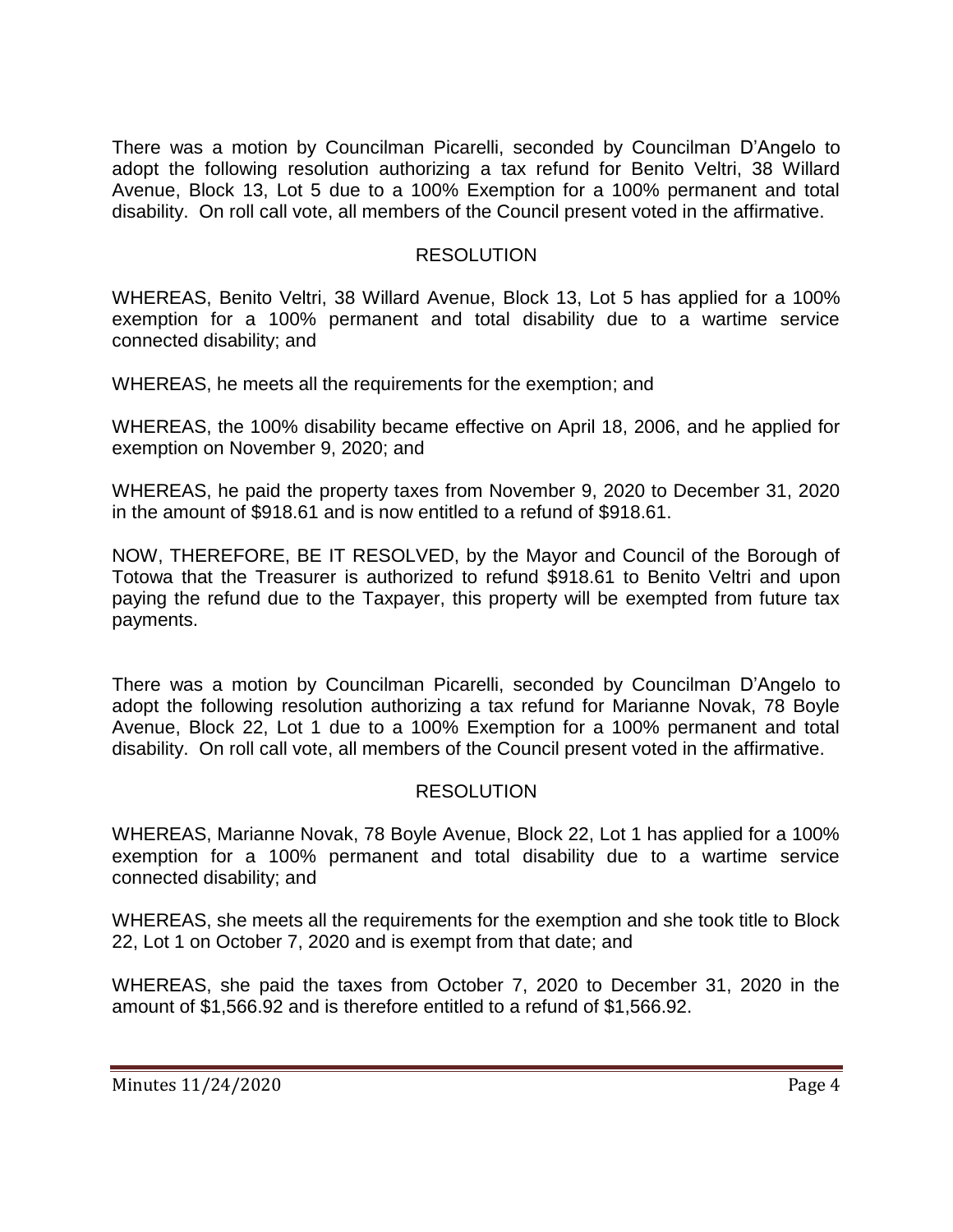NOW, THEREFORE, BE IT RESOLVED, by the Mayor and Council of the Borough of Totowa that the Treasurer is authorized to refund \$1,566.92 to Marianne Novak and upon paying the refund due to the Taxpayer, this property will be exempted from future tax payments.

There was a motion by Councilman Picarelli, seconded by Councilman D'Angelo to adopt the following resolution authorizing a tax exemption for Community Options, Inc., 20 Maple Lane, Block 165, Lot 19 as a charitable organization. On roll call vote, all members of the Council present voted in the affirmative.

# **RESOLUTION**

WHEREAS, Community Options, Inc., 20 Maple Lane, Block 165, Lot 19 has applied for exemption from real estate taxes in accordance with N.J.S.A. 54:4-3.6; and

WHEREAS, the property owner meets all requirements for the exemption; and

WHEREAS, the exemption becomes effective on January 1, 2021 and will be exempted from paying real estate taxes for the entire year of 2021.

NOW, THEREFORE, BE IT RESOLVED, by the Mayor and Council of the Borough of Totowa that the Tax Collector is authorized to adjust off the 1<sup>st</sup> and  $2^{nd}$  quarters of 2021, and the property will be listed on the 2021 Tax List as "Exempt".

There was a motion by Councilman Picarelli, seconded by Councilman D'Angelo to adopt the following Resolution Certifying That The Governing Body Has Complied With N.J.A.C. 5:30-6.5 Pertaining To The Annual Audit. On roll call vote, all members of the Council present voted in the affirmative.

## RESOLUTION NO. 124-2020

### RESOLUTION CERTIFYING THAT THE GOVERNING BODY HAS COMPLIED WITH N.J.A.C. 5:30-6.5 PERTAINING TO THE ANNUAL AUDIT

WHEREAS, N.J.S.A. 40A:5-4 requires the governing body of every local unit to have made an annual audit of its books, accounts and financial transactions; and

WHEREAS, the Annual Report of Audit for the year 2019 has been filed by a Registered Municipal Accountant with the Municipal Clerk pursuant to N.J.S.A. 40A:5-6, and a copy has been received by each member of the governing body; and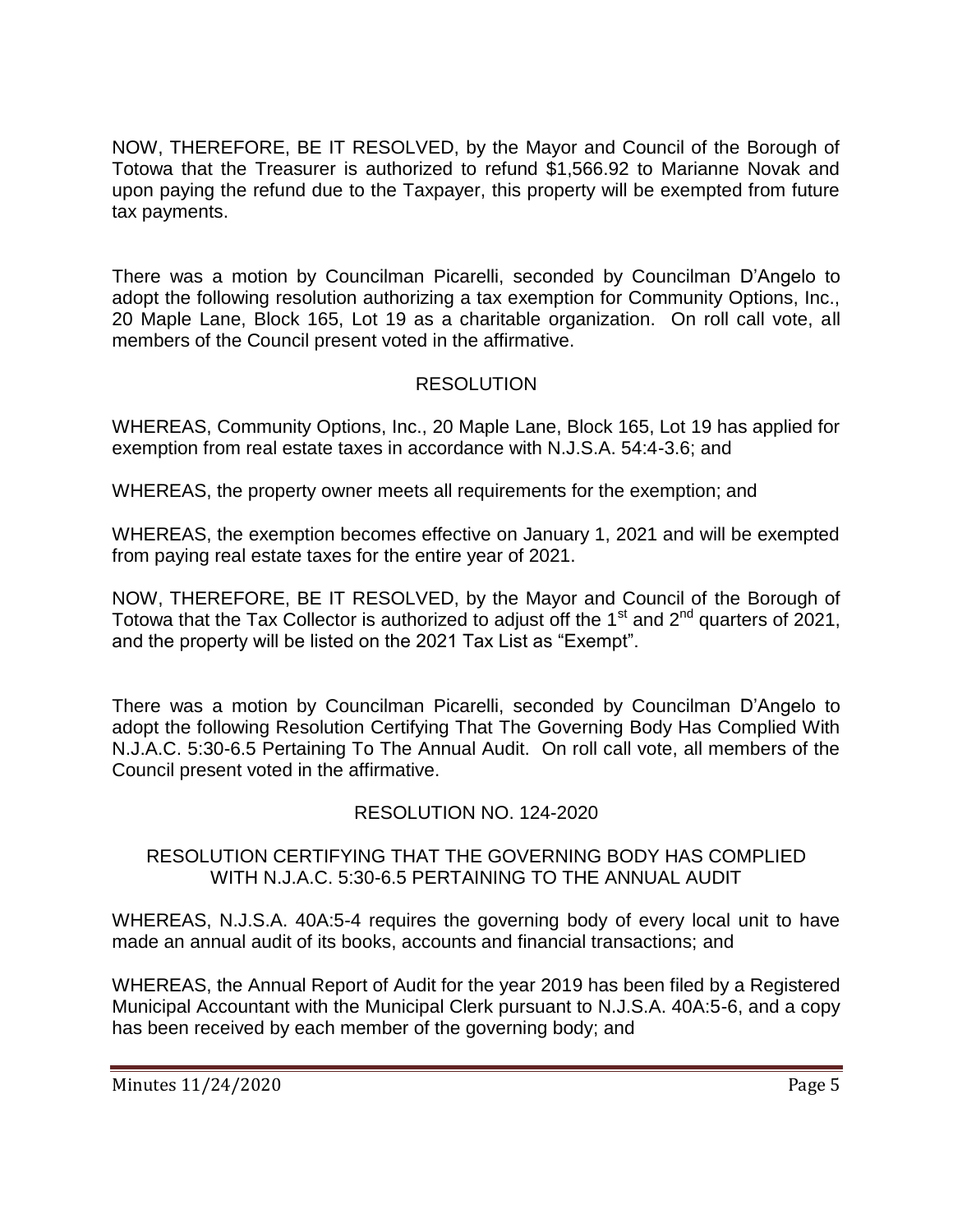WHEREAS, R.S. 52:27BB-34 authorizes the Local Finance Board of the State of New Jersey to prescribe reports pertaining to the local fiscal affairs; and

WHEREAS, the Local Finance Board has promulgated N.J.A.C. 5:30-6.5, a regulation requiring that the governing body of each municipality shall by resolution certify to the Local Finance Board of the State of New Jersey that all members of the governing body have reviewed, as a minimum, the sections of the annual audit entitled "Comments and Recommendations"; and

WHEREAS, the members of the governing body have personally reviewed as a minimum the Annual Report of Audit, and specifically the sections of the Annual Audit entitled "Comments and Recommendations" as evidenced by the group affidavit form of the governing body attached hereto; and

WHEREAS, such resolution of certification shall be adopted by the governing body no later than forty-five days after the receipt of the annual audit, pursuant to N.J.A.C. 5:30- 6.5; and

WHEREAS, all members of the governing body have received and have familiarized themselves with, at least, the minimum requirements of the Local Finance Board of the State of New Jersey, as stated aforesaid and have subscribed to the affidavit, as provided by the Local Finance Board; and

WHEREAS, failure to comply with the regulations of the Local Finance Board of the State of New Jersey may subject the members of the local governing body to the penalty provisions of R.S. 52:27BB-52 – to wit:

R.S. 52:27BB-52 – "A local Officer or member of a local governing body who, after a date fixed for compliance, fails or refuses to obey an order of the director (Director of Local Government Services), under the provisions of this Article, shall be guilty of a misdemeanor and, upon conviction, may be fined not more than one thousand dollars (\$1,000.00) or imprisoned for not more than one year, or both, in addition shall forfeit his office."

NOW, THEREFORE, BE IT RESOLVED, that the Mayor and Council of the Borough of Totowa, hereby states that it has complied with N.J.A.C. 5:30-6.5 and does hereby submit a certified copy of this resolution and the required affidavit to said Board to show evidence of said compliance.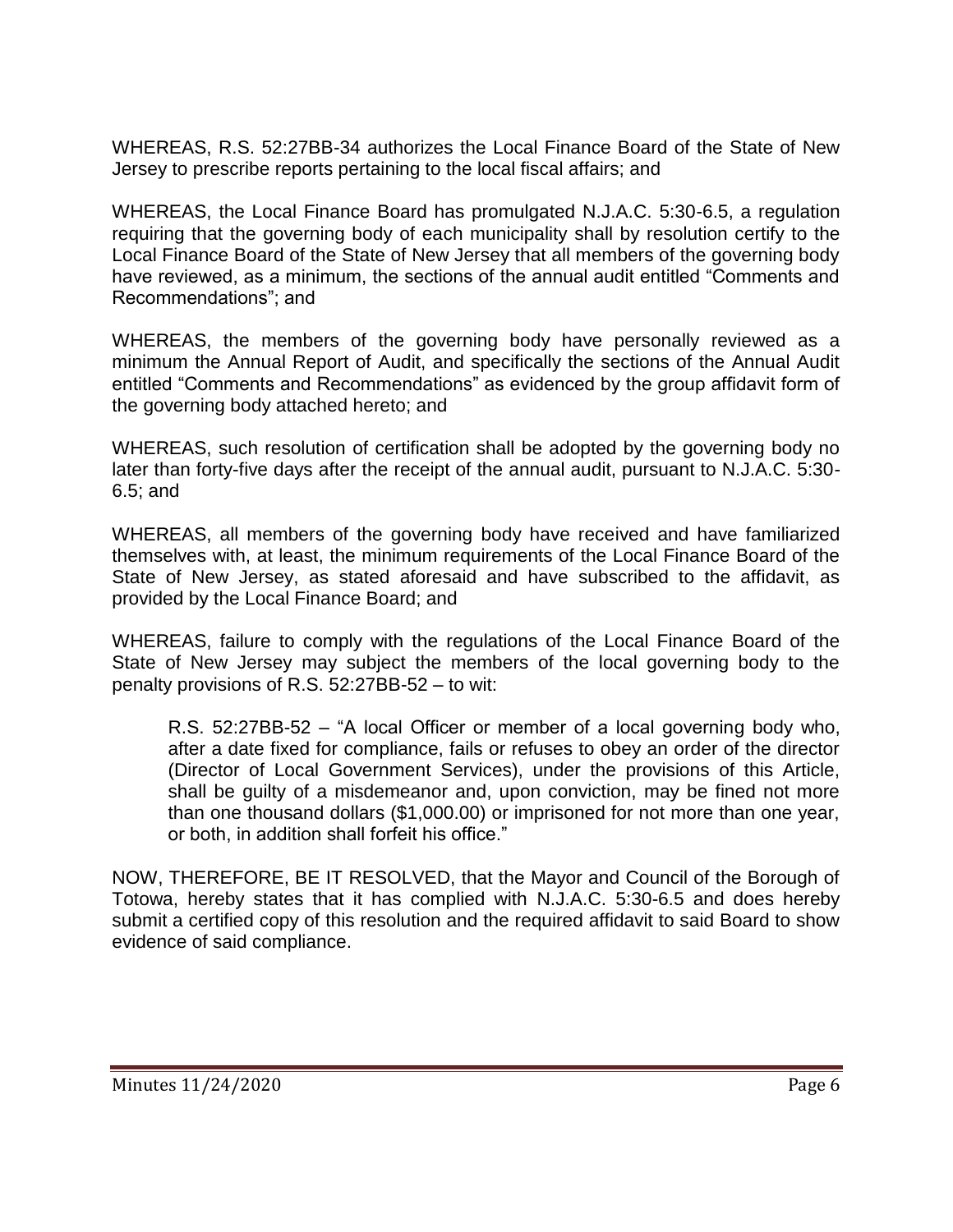# COMMITTEE ON PUBLIC SAFETY:

There was a motion by Councilman D'Angelo, seconded by Councilman Bucher to adopt the following Resolution Of The Borough Of Totowa Authorizing The Payment Of Terminal Leave Benefits To Frank G. DeCeglie. On roll call vote, all members of the Council present voted in the affirmative.

## RESOLUTION NO. 125-2020

#### RESOLUTION OF THE BOROUGH OF TOTOWA AUTHORIZING THE PAYMENT OF TERMINAL LEAVE BENEFITS TO FRANK G. DE CEGLIE

WHEREAS, Frank G. DeCeglie began his employment with the Borough of Totowa as a Patrol Officer in the Police Department on July 1, 1992; and

WHEREAS, Frank G. DeCeglie retired from the Borough of Totowa Police Department as a Captain effective October 1, 2020; and

WHEREAS, the policy of the Borough of Totowa is that employees with twenty-five (25) years of service are entitled to a maximum of one hundred thirty (130) days of Terminal Leave to be paid upon retirement; and

WHEREAS, the Terminal Leave amount is calculated at the amount of sick day benefits, not to exceed one hundred thirty (130) days or eighty-seven (87) days for those employees under the Pitman/12 Hour Shift Schedule, at the daily rate of pay of the last twelve (12) months of service upon retirement; and

WHEREAS, Frank G. DeCeglie has accumulated eighty-seven (87) unused sick days and has completed more than twenty-five (25) years of service as an employee of the Borough of Totowa; and

WHEREAS, Frank G. DeCeglie does hereby waive any other claim and/or claims for any salary, benefits and/or other compensation.

NOW, THEREFORE, BE IT RESOLVED, by the Mayor and Council of the Borough of Totowa that Frank G. DeCeglie is granted eighty-seven (87) days of accumulated sick leave (Terminal Leave) for a total amount of eighty thousand six hundred sixty-two and 50/100 Dollars (\$80,662.50). Said monies are given in full and final consideration of any and all claims that Frank G. DeCeglie may have against the Borough of Totowa.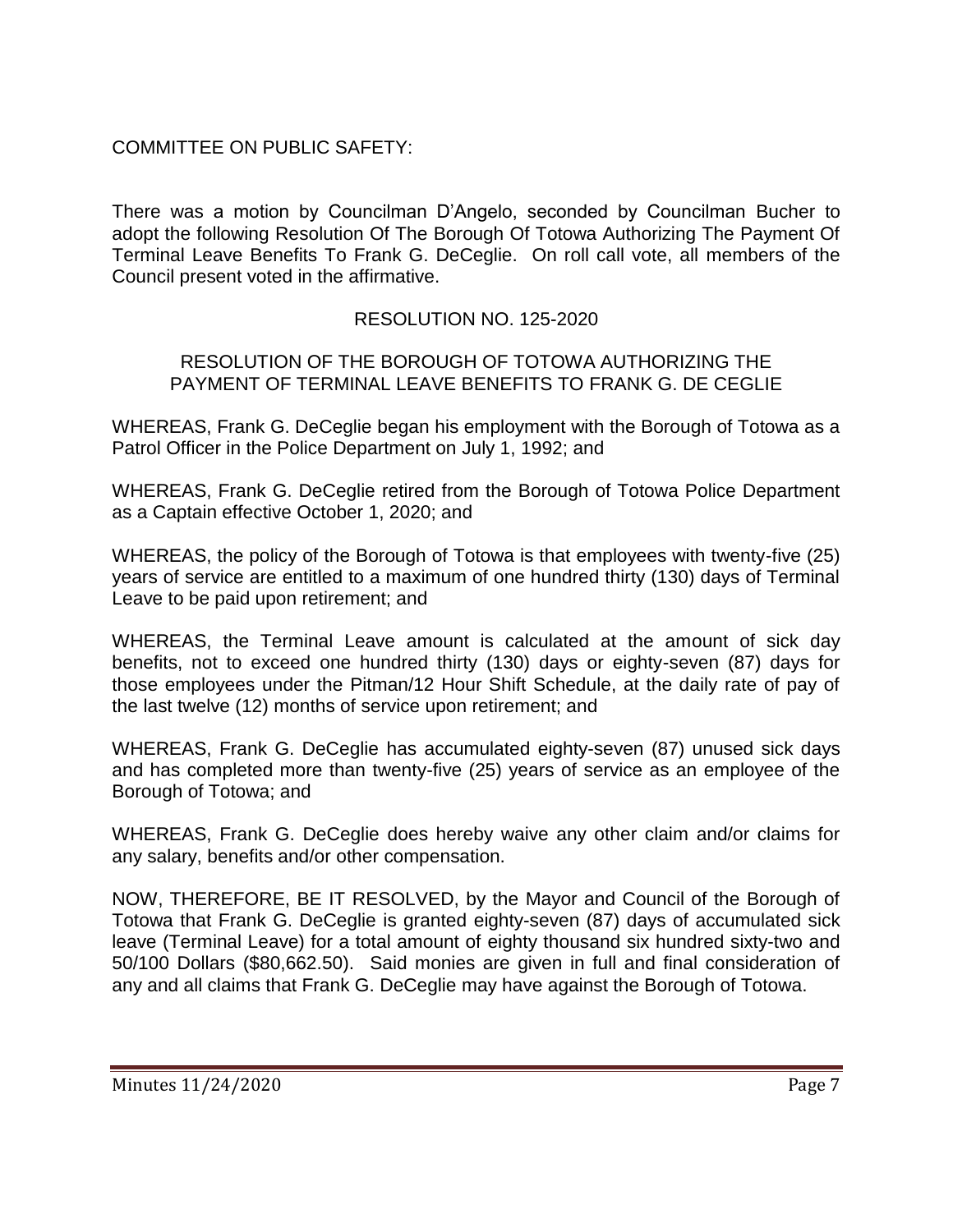There was a motion by Councilman D'Angelo, seconded by Councilman Bucher to approve fireman's applications, the purchase of fireman's equipment and authorize a fireman's physicals for Rey A. Gonzalez and Hector A. Olivera for Lincoln Fire Company. On roll call vote, all members of the Council present voted in the affirmative.

#### COMMITTEE ON PUBLIC WORKS:

A letter was received from the New Jersey Department of Transportation advising that Totowa has been selected to receive funding from their FY 2021 Municipal Aid Program for Stewart Terrace, Knollwood Road, Artillery Park Road, Knox Terrace and Colonial Court in the amount of \$340,600. There was a motion by Councilman Bucher, seconded by Councilwoman Palazzo to accept the grant funds. On roll call vote, all members of the Council present voted in the affirmative.

### COMMITTEE ON ENGINEERING & PUBLIC PROPERTY:

There was a motion by Councilwoman Andriani, seconded by Councilman D'Angelo to adopt the following Resolution Authorizing Job Modification Nos. 1 And 2 For The Purchase And Installation Of Touchless Solutions At Various Municipal Buildings Due To The Covid-19 Pandemic. On roll call vote, all members of the Council present voted in the affirmative.

### RESOLUTION NO. 126-2020

#### RESOLUTION AUTHORIZING JOB MODIFICATION NOS. 1 AND 2 FOR THE PURCHASE AND INSTALLATION OF TOUCHLESS SOLUTIONS AT VARIOUS MUNICIPAL BUILDINGS DUE TO THE COVID-19 PANDEMIC

WHEREAS, SARS-CoV-2 is the virus that causes Coronavirus Disease 19 ("Covid-19"), a contagious and at times fatal, respiratory disease; and

WHEREAS, by Executive Order No. 103 dated March 9, 2020, Governor Phil Murphy declared a Public Health Emergency and State of Emergency in the State of New Jersey in response to the Covid-19 outbreak; and

WHEREAS, by Executive Order No. 107 dated March 21, 2020, Governor Murphy further ordered that all residents of the State of New Jersey were to remain at home and closed all non-essential businesses; and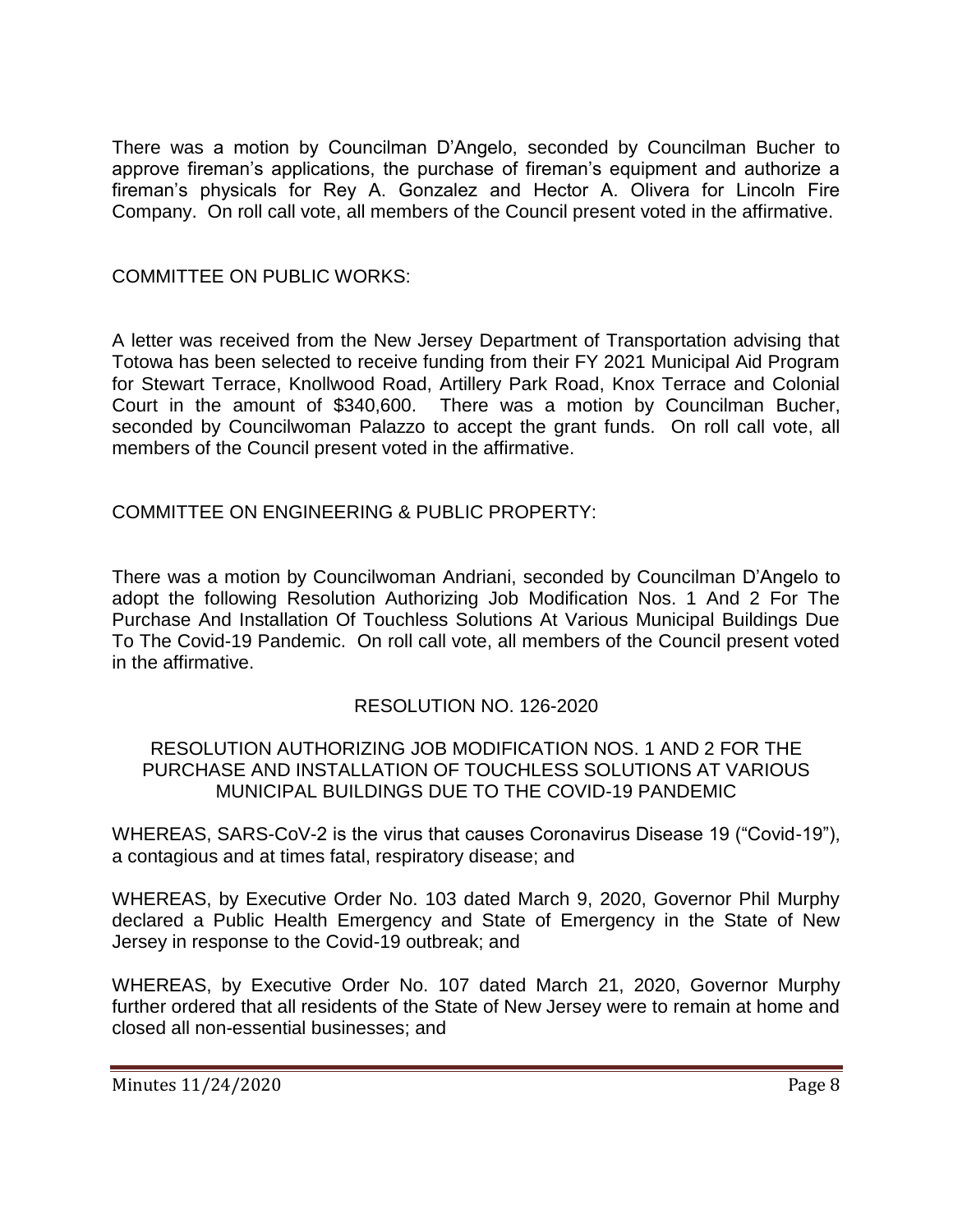WHEREAS, in accordance with Executive Order No. 107, the Mayor and Council of the Borough of Totowa directed the Borough of Totowa to close all municipal buildings to the public; and

WHEREAS, thereafter the Borough of Totowa undertook a hazard assessment and implemented infection control strategies and safe work practices; and

WHEREAS, in anticipation of re-opening the municipal buildings to the public, the Municipal Clerk of the Borough of Totowa has recommended that touchless faucets, flushometers, soap dispensers, hand dryers, hand sanitizers and accessories be installed within the various municipal buildings as a measure to protect our workers from exposure to, and infection with Covid-19; and

WHEREAS, Educational Services Commission of New Jersey Contract No. 17/18-52 has been awarded to Magic Touch Construction, 59 West Front Street, Keyport, New Jersey 07735 for the purchase and installation of the touchless equipment; and

WHEREAS, Magic Touch Construction, 59 West Front Street, Keyport, New Jersey 07735 had submitted a proposal dated September 11, 2020 for the purchase and installation of touchless faucets, flushometers, soap dispensers, hand dryers, hand sanitizers and accessories in the amount of \$163,269.34, a copy of which is on file in the office of the Municipal Clerk of the Borough of Totowa; and

WHEREAS, by Resolution No. 106-2020 dated September 22, 2020, the Mayor and Council of the Borough of Totowa had authorized the purchase and installation of touchless solutions for the various Municipal Buildings for the general health, safety and well-being of both the employees and residents of the Borough of Totowa; and

WHEREAS, Magic Touch Construction has now advised that certain modifications to the scope of work are necessary in order to complete the job; and

WHEREAS, the Borough of Totowa will receive a credit in the amount \$2,381.52 for uninstalled flush valves for Job Modification No. 1; and

WHEREAS, Magic Touch Construction has also proposed that they will replace 4 wall hung water fountains with new hands free bottle filler stations at the Borough of Totowa Municipal Building and Library for an additional cost of \$18,245.36 for Job Modification No. 2; and

WHEREAS, the Mayor and Council of the Borough of Totowa desire that the job modifications be undertaken as soon as possible so that the touchless solutions are in place at the time the Borough of Totowa Municipal Buildings re-open to the public.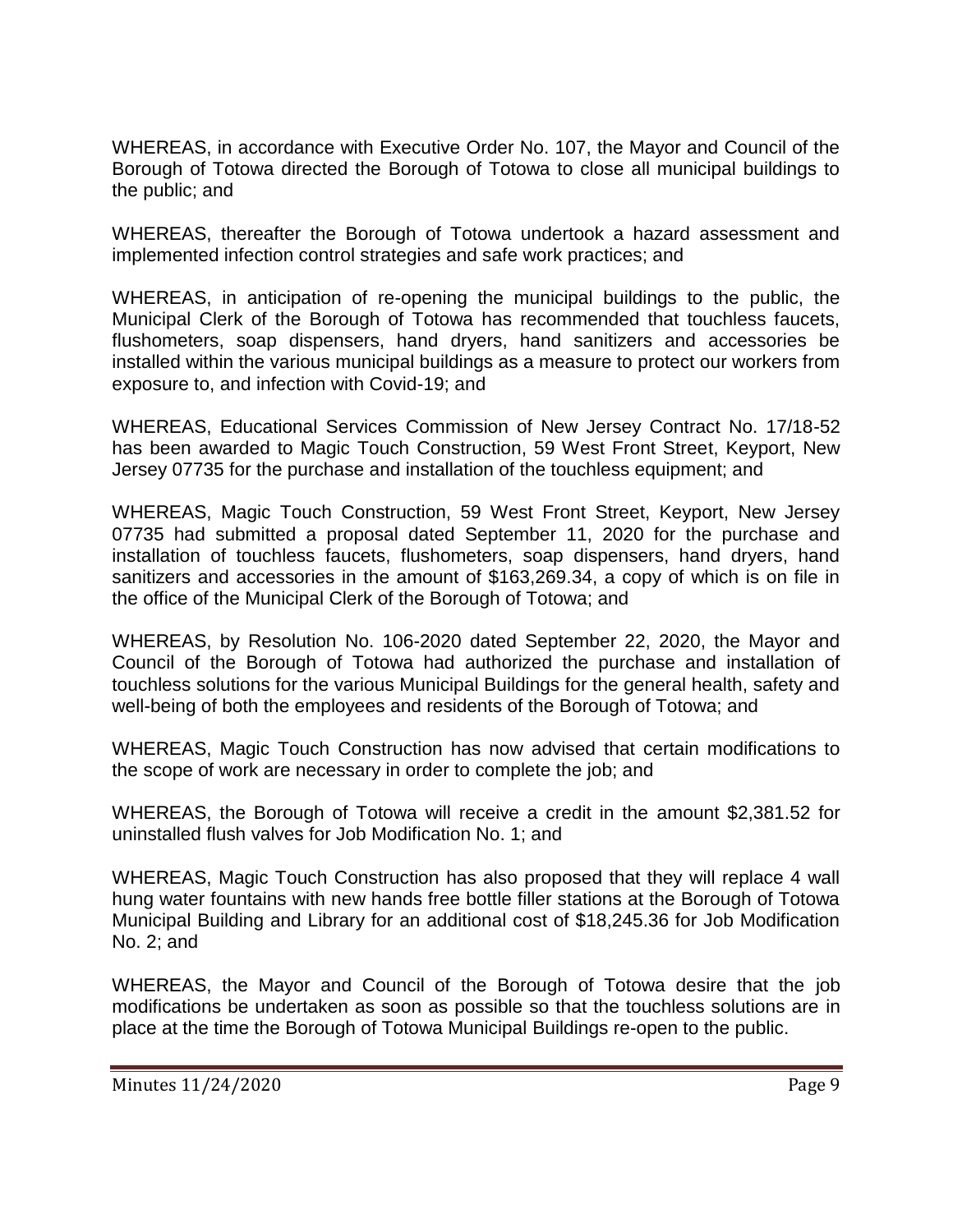NOW, THEREFORE, BE IT RESOLVED, that the Mayor and Council of the Borough of Totowa do hereby authorize Job Modifications Nos. 1 and 2 for the purchase and installation of the touchless solutions for the various Borough of Totowa Municipal Buildings.

COMMITTEE ON LIAISON & INSPECTION:

There was no report.

COMMITTEE ON LEGISLATION & ORDINANCES:

There was a motion by Councilwoman Palazzo, seconded by Councilman Picarelli to adopt the following Proclamation In Honor And Recognition Of North Jersey Federal Credit Union CEO Lourdes Cortez Upon Her Retirement. On roll call vote, all members of the Council present voted in the affirmative.

> PROCLAMATION IN HONOR AND RECOGNITION OF NORTH JERSEY FEDERAL CREDIT UNION CEO LOURDES CORTEZ UPON HER RETIREMENT

WHEREAS, in 2005 Lourdes Cortez began her service as CEO of North Jersey Federal Credit Union, with branches in Totowa, Newark and Elmwood Park; and

WHEREAS, Lourdes Cortez became the first Latina CEO of a major credit union in New Jersey and has been instrumental in increasing assets from \$161 million to \$233 million in the past 15 years; and

WHEREAS, diversity and inclusion have been key principles during Lourdes' leadership at NJFCU and the credit union's website was one of the first of its kind to have both English and Spanish versions; and

WHEREAS, as CEO, Lourdes Cortez developed the credit union's community involvement with the creation of the North Jersey Federal Credit Union Foundation supporting many national and local charities; and